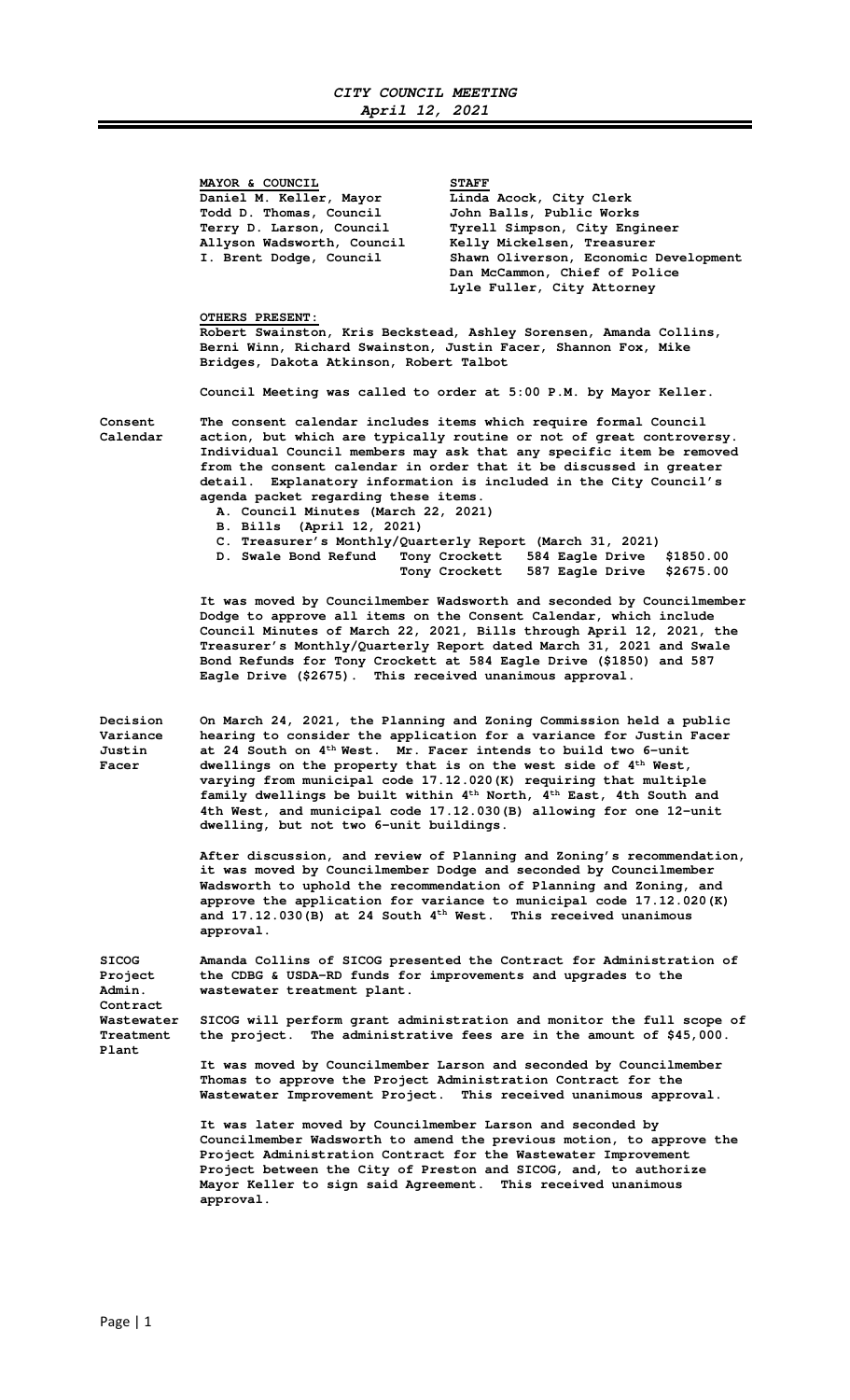| <b>Business</b><br>Licenses                                          | It was moved by Councilmember Thomas and seconded by Councilmember<br>Larson to approve the following business licenses:                                                                                                                                                                                                                                                                                   |
|----------------------------------------------------------------------|------------------------------------------------------------------------------------------------------------------------------------------------------------------------------------------------------------------------------------------------------------------------------------------------------------------------------------------------------------------------------------------------------------|
|                                                                      | 78 West 2 <sup>nd</sup> South<br>Robert Talbot<br>(Robs Repairs and Windshields)<br>Jason Donahoe<br>206 South State<br>(Jason Donahoe Services)<br>Hut Northwest LLC 655 South 4th East<br>(Pizza Hut)<br>435 South 1st East<br>Braydon & Sarabeth Green<br>(LouLou's)<br>1090 West 8 <sup>th</sup> North (Yard Boss LLC)<br>Calvin Sharp<br>Dixon Beckstead<br>678 South 2 <sup>nd</sup> West (AMR5 LLC) |
|                                                                      | This received unanimous approval.                                                                                                                                                                                                                                                                                                                                                                          |
| State Of<br>Idaho's Top<br>10 Safest<br>Cities                       | Police Chief McCammon presented an award from SafeWise, naming The<br>City of Preston as the 7 <sup>th</sup> safest city in the State of Idaho.<br>(A copy of the award follows Minutes)                                                                                                                                                                                                                   |
| <b>Waive</b><br>Building<br><b>Permit Fees</b><br>Rodeo<br>Committee | Richard Swainston, on behalf of the Famous Preston Night Rodeo<br>Committee, came before the council to ask that the city's building<br>permit fees, for the bleachers at the rodeo grounds, be waived.                                                                                                                                                                                                    |
|                                                                      | It was moved by Councilmember Thomas and seconded by Councilmember<br>Dodge to waive Preston City's portion of the building permit fees for<br>the bleachers at the rodeo grounds. This received unanimous<br>approval.                                                                                                                                                                                    |
| Camera<br>System At<br>City Park                                     | Police Chief McCammon brought additional information to the council<br>regarding a grant for security cameras at the Preston City Park.<br>The<br>grant includes 5 cameras, and a five (5) year license agreement, with<br>cloud storage. The city will need to provide internet service.                                                                                                                  |
|                                                                      | Council discussed the grant, and placement of the 5 cameras.<br>It was<br>determined that they would like Chief McCammon to investigate the<br>option of whether the five cameras will pick up the westerly side of<br>the park, or if putting an additional camera will offer better<br>coverage. As well, Council discussed a camera system at the Craner<br>Field.                                      |
|                                                                      | It was moved by Councilmember Thomas and seconded by Councilmember<br>Dodge to authorize Chief McCammon to pursue the grant for a security<br>camera system at the city park, and to research costs for additional<br>cameras at Craner Field. This matter will be placed on a future city<br>council agenda for information on the additional camera system.<br>This<br>received unanimous approval.      |
| Declaring<br>April As<br>Prevention<br>Month                         | Proclamation Shannon Fox, on behalf of the Bannock Youth Foundation introduced<br>the month of April as Child abuse Prevention Month, and asked that<br>the City of Preston pass a Proclamation declaring April as Child<br>Child Abuse Abuse Prevention Month.                                                                                                                                            |
|                                                                      | Clerk Acock to read the Proclamation.                                                                                                                                                                                                                                                                                                                                                                      |
|                                                                      | It was moved by Councilmember Wadsworth and seconded by Councilmember<br>Thomas to approve the Proclamation declaring April 2021 as Child<br>Abuse Prevention Month, and authorize Mayor Keller to sign said<br>proclamation. This received unanimous approval.<br>(A copy of the proclamation follows Minutes)                                                                                            |
| <b>CASPSA</b><br>April<br>Sexual<br>Assault<br>Awareness<br>Month    | Ashley Sorensen, CAPSA Service Awareness Educator came before Council<br>to advise of CAPSA's community involvement and offer further support<br>to the Preston Community.                                                                                                                                                                                                                                 |
| Latinos In<br>Action<br>Service<br>Club                              | Dakota Atkinson, teacher at Preston High School and advisor of the<br>Latinos in Action Service Club, stated that the service club would<br>like to join with some of the other clubs at Preston High School, to<br>help with the city-wide spring cleanup.                                                                                                                                                |
|                                                                      | Councilmember Wadsworth will coordinate the dates with Mr. Atkinson<br>so that the Latinos In Action service club can be involved with the<br>city-wide cleanup.                                                                                                                                                                                                                                           |